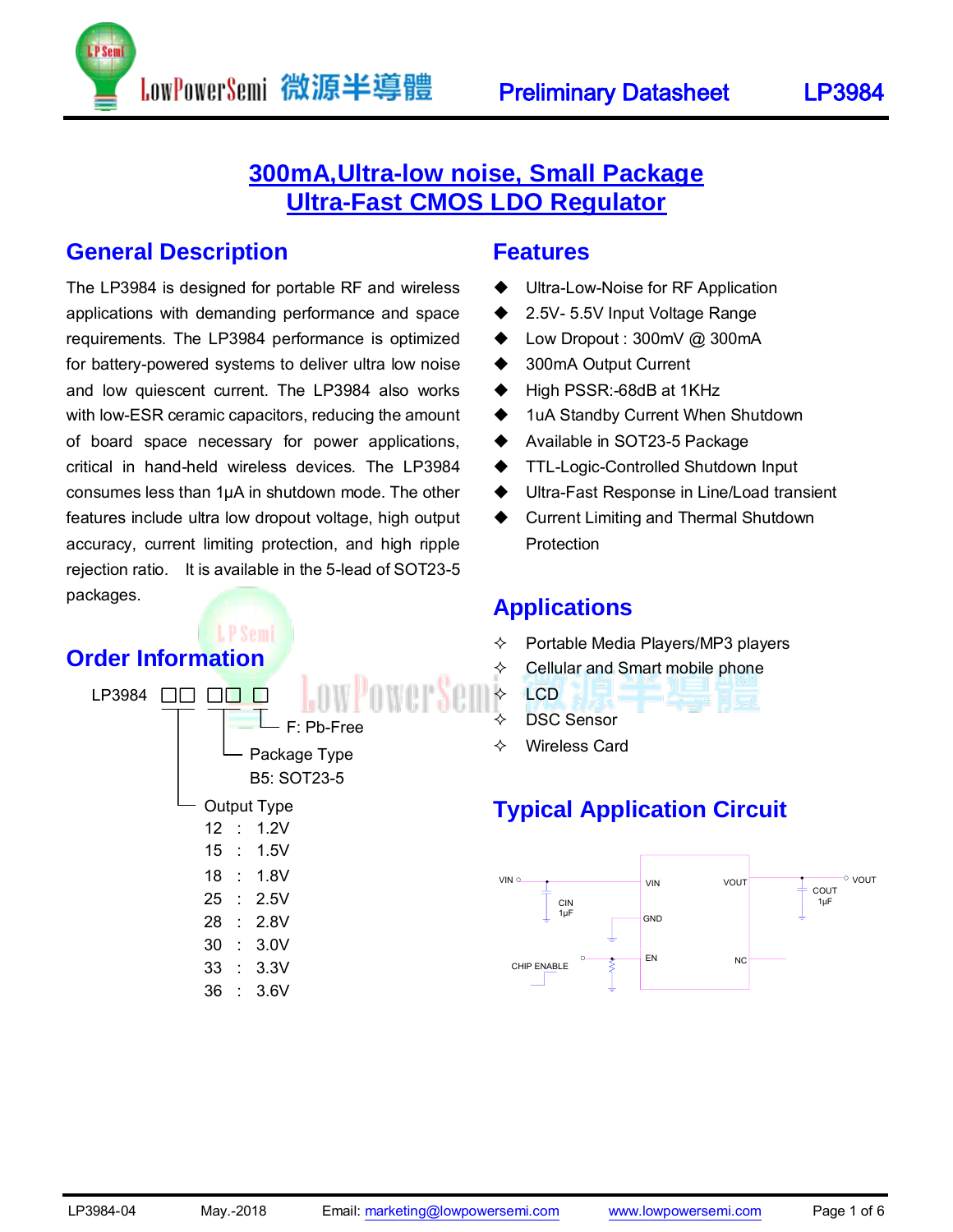



## **Marking Information**

| Device       | Marking    | Package | Shipping |  |
|--------------|------------|---------|----------|--|
| LP3984-12B5F | I PS       | SOT23-5 | 3K/RFFI  |  |
|              | 4BYWX      |         |          |  |
| LP3984-15B5F | I PS       | SOT23-5 | 3K/REEL  |  |
|              | 4NYWX      |         |          |  |
| LP3984-18B5F | <b>IPS</b> | SOT23-5 | 3K/RFFI  |  |
|              | 4CYWX      |         |          |  |
| LP3984-25B5F | <b>IPS</b> | SOT23-5 | 3K/REEL  |  |
|              | 4DYWX      |         |          |  |
| LP3984-28B5F | <b>IPS</b> | SOT23-5 | 3K/REEL  |  |
|              | 4HYWX      |         |          |  |

| Device                                                       | Marking | Package | Shipping |  |  |
|--------------------------------------------------------------|---------|---------|----------|--|--|
| LP3984-30B5F                                                 | I PS    | SOT23-5 | 3K/REEL  |  |  |
|                                                              | 4GYWX   |         |          |  |  |
| LP3984-33B5F                                                 | I PS    | SOT23-5 | 3K/REEL  |  |  |
|                                                              | 4FYWX   |         |          |  |  |
| LP3984-36B5F                                                 | I PS    | SOT23-5 | 3K/REEL  |  |  |
|                                                              | 4LYWX   |         |          |  |  |
| Marking indication:                                          |         |         |          |  |  |
| Y: Y is year code. W: W is week code. X: X is series number. |         |         |          |  |  |

## **Functional Pin Description**



## **Pin Description**

| Pin | Name       | <b>Description</b>         |  |  |  |
|-----|------------|----------------------------|--|--|--|
|     | <b>VIN</b> | Power Input Voltage.       |  |  |  |
| ⌒   | <b>GND</b> | Ground.                    |  |  |  |
| 3   | EN         | Chip Enable (Active High). |  |  |  |
| 4   | NC         | No Connection.             |  |  |  |
| 5   | VOUT       | Output Voltage.            |  |  |  |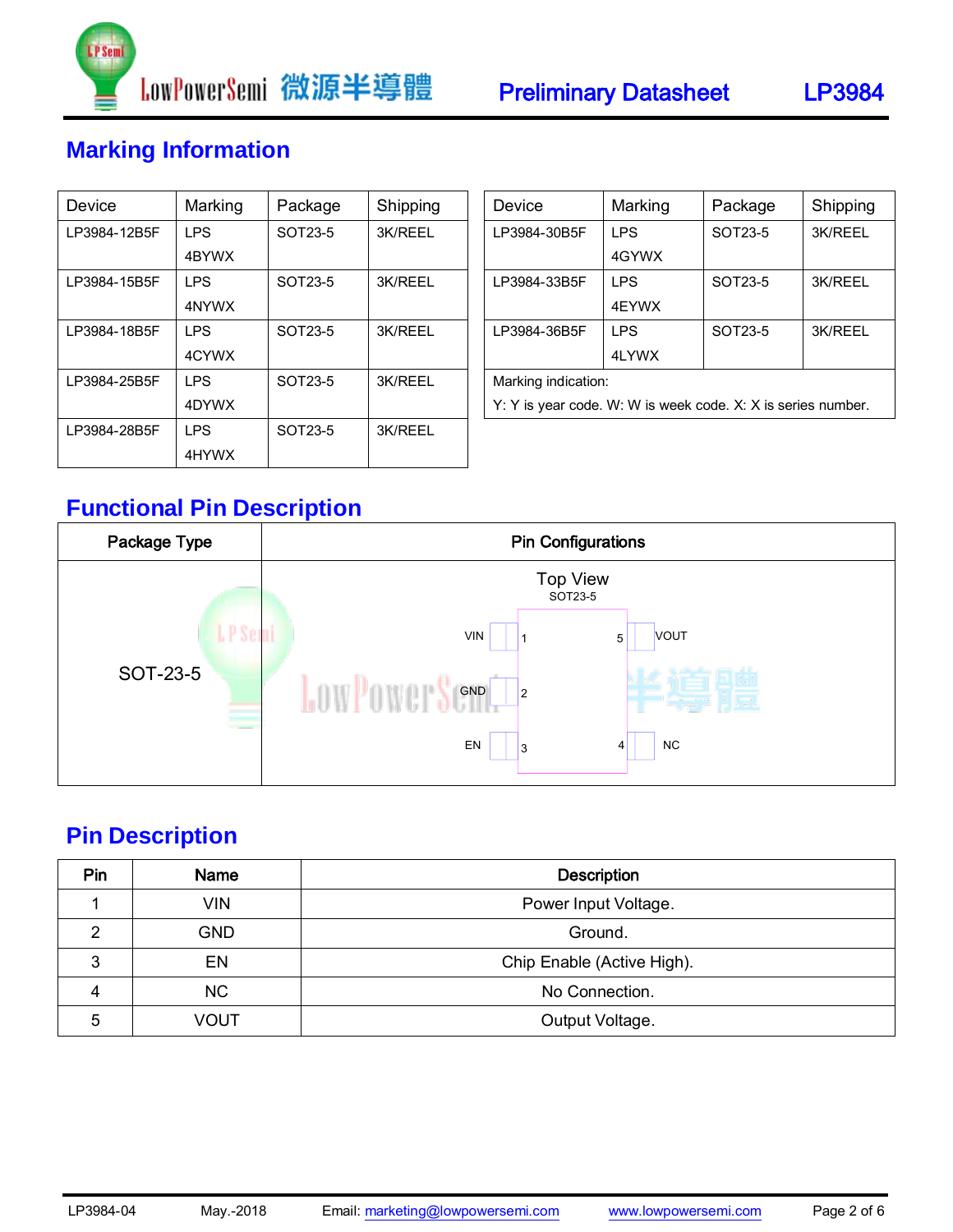

## **Function Diagram**



## **Absolute Maximum Ratings**

| ✧ | Supply Input Voltage <b>Constitution of the Constitution of the Constitution</b> of the Constitution of the Constitution of the Constitution of the Constitution of the Constitution of the Constitution of the Constitution of the |  |
|---|-------------------------------------------------------------------------------------------------------------------------------------------------------------------------------------------------------------------------------------|--|
| ✧ | Power Dissipation, $P_D @ T_A = 25^{\circ}C$                                                                                                                                                                                        |  |
| ✧ | <b>Package Thermal Resistance</b>                                                                                                                                                                                                   |  |
| ✧ |                                                                                                                                                                                                                                     |  |
| ✧ |                                                                                                                                                                                                                                     |  |
| ✧ |                                                                                                                                                                                                                                     |  |
| ✧ |                                                                                                                                                                                                                                     |  |
| ✧ | <b>ESD Susceptibility</b>                                                                                                                                                                                                           |  |
| ✧ |                                                                                                                                                                                                                                     |  |
| ✧ | <b>Recommended Operating Conditions</b>                                                                                                                                                                                             |  |
| ✧ |                                                                                                                                                                                                                                     |  |
| ✧ |                                                                                                                                                                                                                                     |  |
| ✧ |                                                                                                                                                                                                                                     |  |
| ✧ |                                                                                                                                                                                                                                     |  |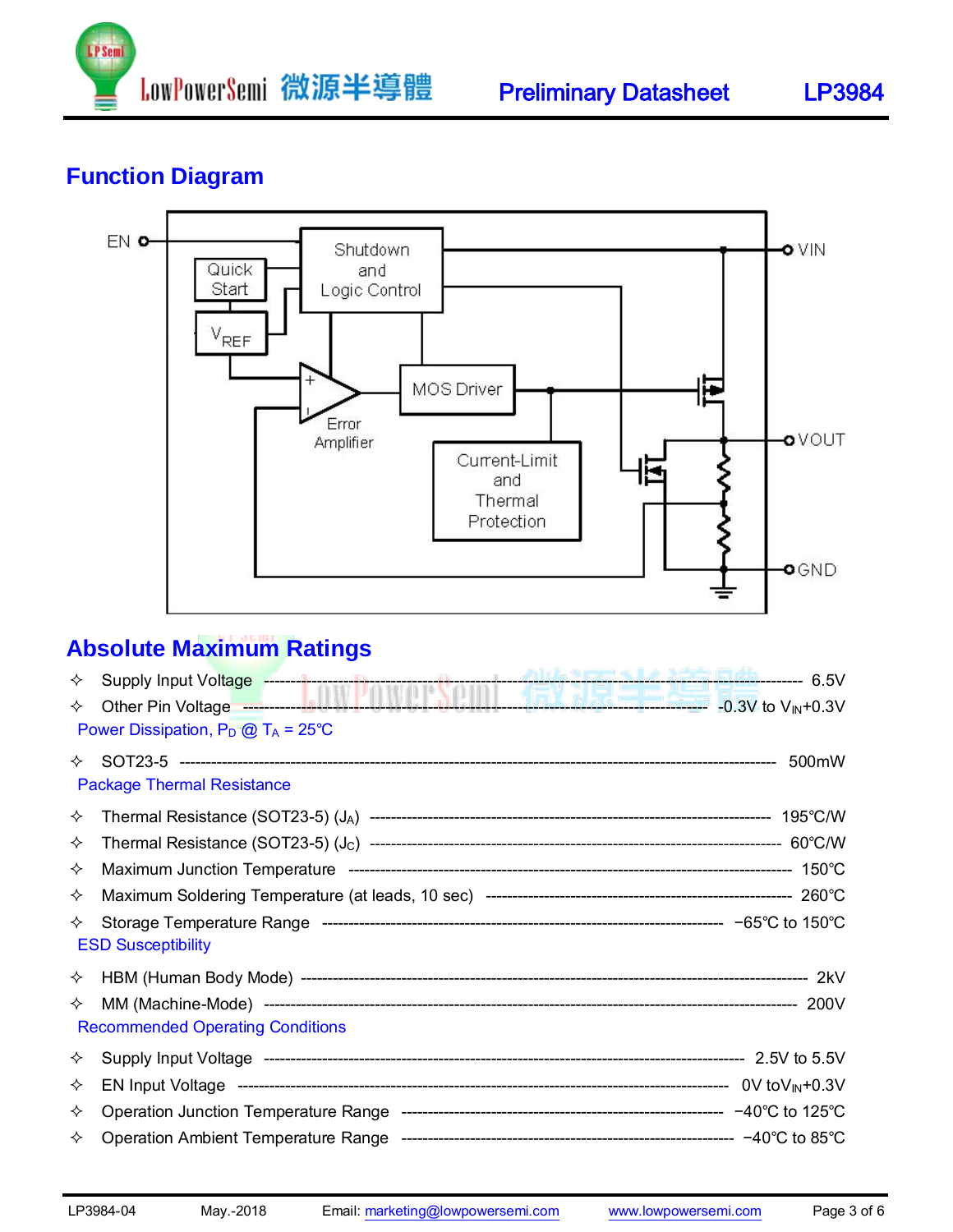## **Electrical Characteristics**

**P** Sem

#### $(V_{IN} = V_{OUT} + 1V, C_{IN} = C_{OUT} = 1\mu F, T_A = 25^{\circ} C,$  unless otherwise specified)

| Parameter                           |                               | Symbol                   | <b>Test Conditions</b>                             | Min  | Typ.         | Max            | <b>Units</b> |  |
|-------------------------------------|-------------------------------|--------------------------|----------------------------------------------------|------|--------------|----------------|--------------|--|
| <b>Output Voltage Accuracy</b>      |                               | $\Delta V_{\text{OUT}}$  | $I_{\text{OUT}} = 1 \text{mA}$                     | $-2$ |              | $+2$           | %            |  |
|                                     | <b>Output Loading Current</b> | <b>LOAD</b>              | $V_{EN} = V_{IN}$ , $V_{IN}$ > 2.8V                | 300  |              |                | mA           |  |
|                                     | <b>Current Limit</b>          | <b>LIM</b>               | $R_{LOAD} = 1\Omega$                               |      | 500          |                | mA           |  |
|                                     | Quiescent Current             | $I_{\mathsf{Q}}$         | V <sub>EN</sub> ≥1.2V, IOUT=0mA                    |      | 50           | 130            | μA           |  |
|                                     |                               | <b>VDROP</b>             | IOUT=200mA, VOUT>2.8V                              |      | 200          | 240            | mV           |  |
|                                     | Dropout Voltage               |                          | IOUT=300mA, V <sub>OUT</sub> >2.8V                 |      | 300          | 360            |              |  |
|                                     | Line Regulation               | $\Delta V_{\text{LINE}}$ | $V_{IN} = (V_{OUT} + 1V)$ to 5.5V,<br>$IOUT=50mA$  |      |              | 0.2            | $\%$ /V      |  |
|                                     | Load Regulation               | $\Delta L_{OAD}$         | 1mA< $I_{OUT}$ < $300$ mA                          |      |              | $\overline{2}$ | $%$ /A       |  |
| <b>Standby Current</b>              |                               | <b>I</b> <sub>STBY</sub> | V <sub>EN</sub> =GND, Shutdown                     |      | 1            |                | μA           |  |
| <b>EN Input Bias Current</b>        |                               | <b>I</b> BSD             | $V_{EN} = 3V$                                      |      | $\mathbf{1}$ |                | μA           |  |
| <b>EN Threshold</b>                 | Logic-Low<br>Voltage          | $V_{IL}$                 | $V_{IN}$ =3V to 5.5V, Shutdown                     |      |              | 0.4            | $\vee$       |  |
|                                     | Logic-High<br>Voltage         | V <sub>IH</sub>          | $V_{IN}$ =3V to 5.5V, Start-Up                     | 1.4  |              |                |              |  |
| <b>Output Noise Voltage</b>         |                               |                          | 10Hz to 100kHz, $I_{OUT}$ =200mA,<br>$COUT=1\mu F$ |      | 300          |                | uVRMS        |  |
|                                     |                               | <b>PSRR</b>              | $COUT=1\mu F, f = 1\kappa Hz,$                     |      | $-68$        |                | dB           |  |
| Power Supply                        |                               |                          | $I_{\text{OUT}} = 100 \text{mA}$                   |      |              |                |              |  |
| <b>Rejection Rate</b>               |                               |                          | $COUT=1\mu F$ , f = 10kHz,                         |      | $-60$        |                | dB           |  |
|                                     |                               |                          | $I_{\text{OUT}} = 100 \text{mA}$                   |      |              |                |              |  |
| <b>Thermal Shutdown Temperature</b> |                               | $T_{SD}$                 |                                                    |      | 150          |                | $^{\circ}C$  |  |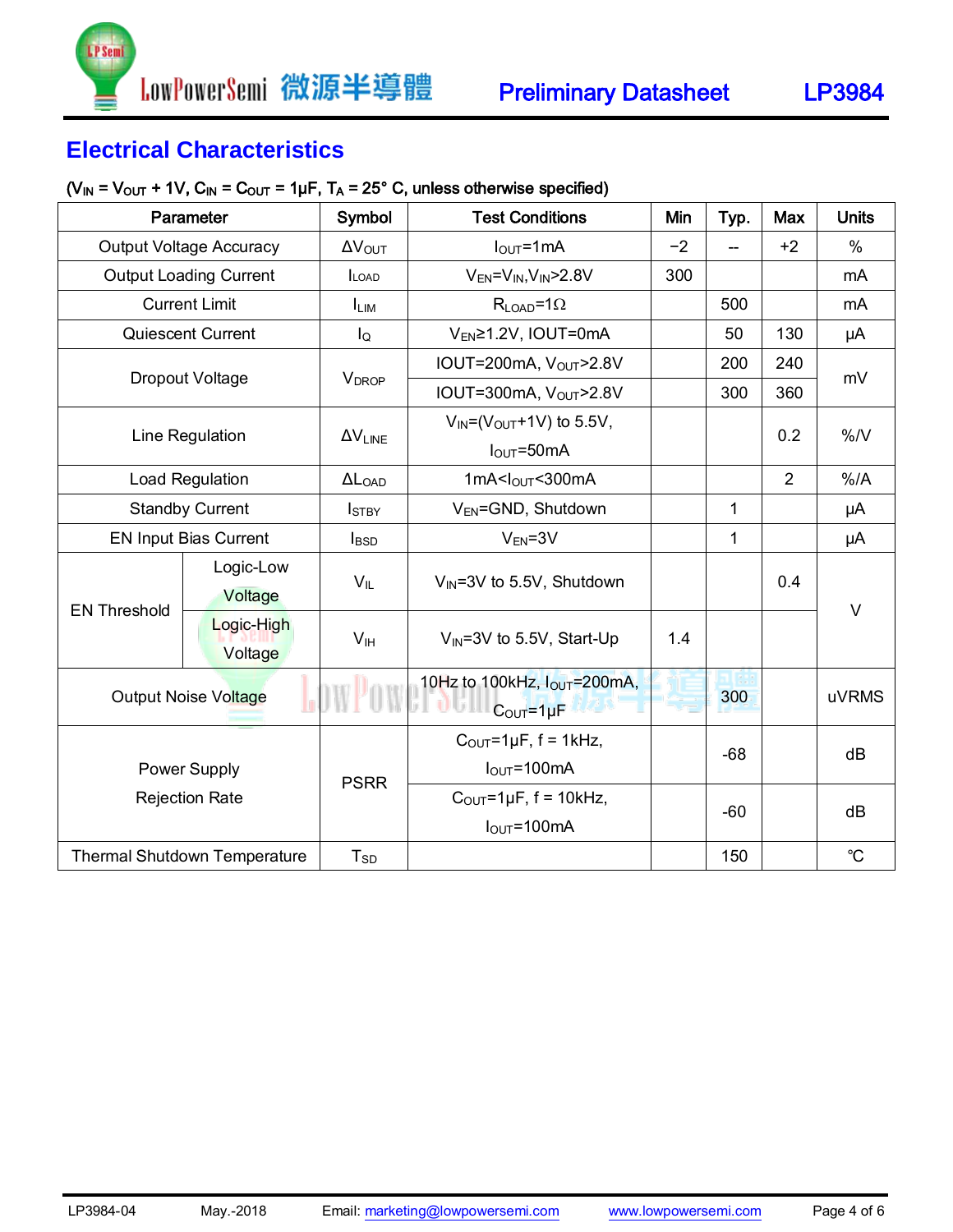### **Applications Information**

P Sem

Like any low-dropout regulator, the external capacitors used with the LP3984 must be carefully selected for regulator stability and performance. Using a capacitor whose value is  $> 1 \mu$ F on the LP3984 input and the amount of capacitance can be increased without limit. The input capacitor must be located a distance of not more than 0.5 inch from the input pin of the IC and returned to a clean analog ground. Any good quality ceramic or tantalum can be used for this capacitor. The capacitor with larger value and lower ESR (equivalent series resistance) provides better PSRR and line-transient response. The output capacitor must meet both requirements for minimum amount of capacitance and ESR in all LDOs application. The LP3984 is designed specifically to work with low ESR ceramic output capacitor in space-saving and performance consideration. Using a ceramic capacitor whose value is at least 1µF with ESR is > 25m $\Omega$  on the LP3984 output ensures stability. The LP3984 still works well with output capacitor of other types due to the wide stable ESR range. Output capacitor of larger capacitance can reduce noise and improve load transient response, stability, and PSRR. The output capacitor should be located not more than 0.5 inch from the VOUT pin of the LP3984 and returned to a clean analog ground.

#### Start-up Function Enable Function

The LP3984 features an LDO regulator enable/disable function. To assure the LDO regulator will switch on, the EN turn on control level must be greater than 1.4 volts. The LDO regulator will go into the shutdown mode when the voltage on the EN pin falls below 0.4 volts. For to protecting the system, the LP3984 have a quick-discharge function. If the enable function is not needed in a specific application, it may be tied to VIN to keep the LDO regulator in a continuously on state.

Thermal protection limits power dissipation in LP3984. When the operation junction temperature exceeds 150℃, the OTP circuit starts the thermal shutdown function turn the pass element off. The pass element turns on again after the junction temperature cools by 20℃. For continue operation, do not exceed absolute maximum operation junction temperature 125℃.

The power dissipation definition in device is:

### $P_D = (V_{IN} - V_{OUT}) \times I_{OUT} + V_{IN} \times I_{Q}$

The maximum power dissipation depends on the thermal resistance of IC package, PCB layout, the rate of surroundings airflow and temperature difference between junction to ambient.

The maximum power dissipation can be calculated by following formula:

### $P_{D(MAX)} = (T_{J(MAX)} - T_A) / \theta_{JA}$

Where  $T_{J(MAX)}$  is the maximum operation junction temperature 125℃, TA is the ambient temperature and the  $\theta_{JA}$  is the junction to ambient thermal resistance. For recommended operating conditions specification of LP3984, where  $T_{J(MAX)}$  is the maximum junction temperature of the die (125℃) and TA is the maximum ambient temperature. The junction to ambient thermal resistance  $(\theta_{JA}$  is layout dependent) for SOT23-5 package is 195℃/W.

### PD(MAX) = ( 125℃ − 25℃ ) / 195 = 500mW

The maximum power dissipation depends on operating ambient temperature for fixed  $T_{J(MAX)}$  and thermal resistance  $θ_{JA}$ .